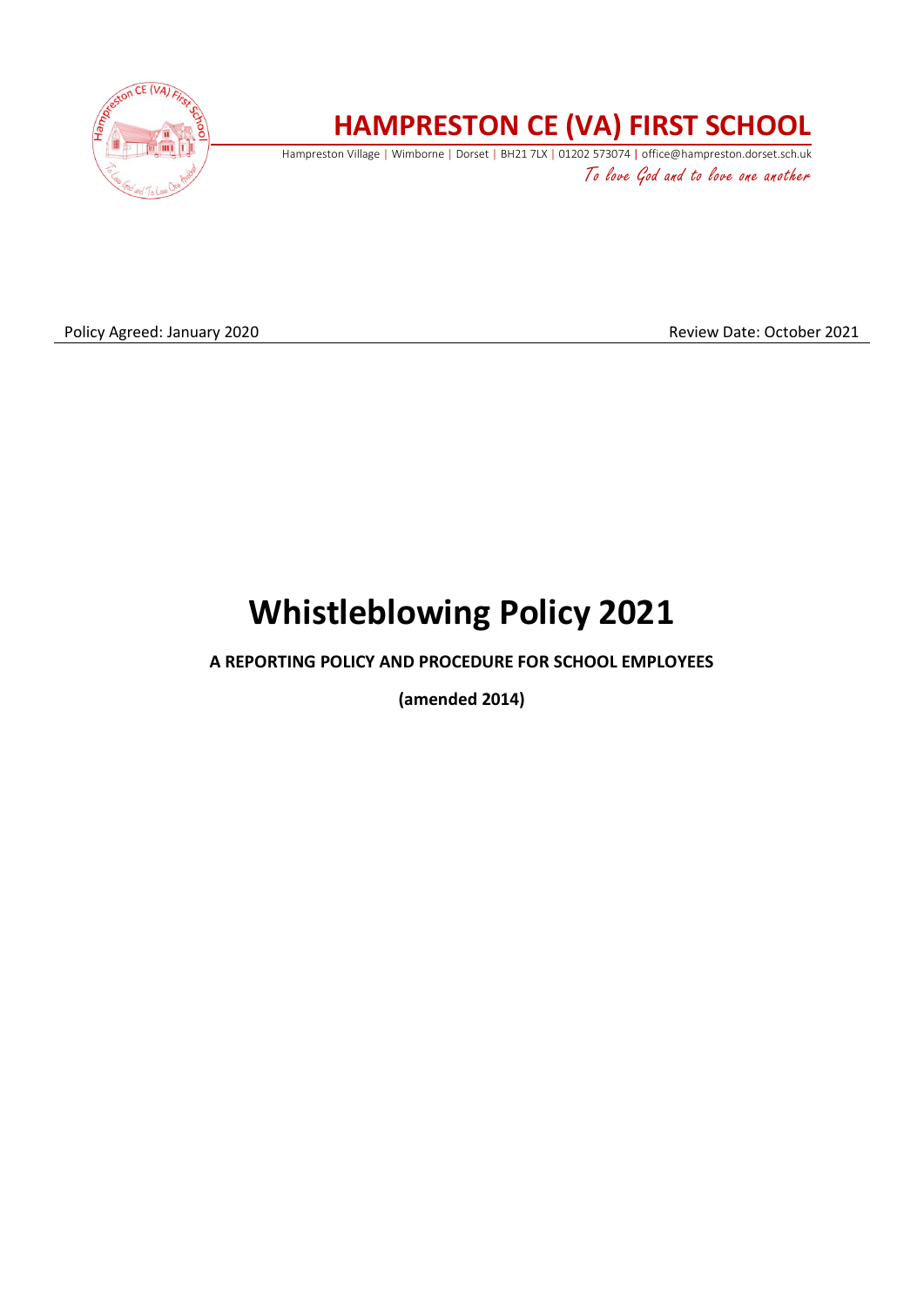#### **1. Introduction**

- 1.1 The Public Interest Disclosure Act 1998 was introduced to facilitate the early detection of malpractice within the workplace. Employees are often the first to realise that there may be something seriously wrong within their place of work but do not express their concerns for fear of reprisal or victimisation.
- 1.2 The Act sets out a framework for public interest 'whistleblowing' which provides individual employees and workers with full protection from victimisation and dismissal where they raise genuine concerns about malpractice i.e. make a qualifying disclosure.
- 1.3 Qualifying disclosures are disclosures of information where the worker reasonably believes (and it is in the public interest) that one or more of the following matters is either happening, has taken place, or is likely to happen in the future. To be protected a disclosure should first amount to a qualifying disclosure.
	- A criminal offence
	- The breach of a legal obligation
	- A miscarriage of justice
	- A danger to the health and safety of any individual
	- Damage to the environment
	- Deliberate attempt to conceal any of the above.
- 1.4 This policy and procedure sets out the application of those statutory provisions within the school enabling employees to raise serious concerns rather than overlooking them or raising them outside of the school.
- 1.5 This policy should also be read in conjunction with the Code of Conduct Guidelines for Safe Working Practices, the Child Protection Policy and the procedure for 'Dealing with allegations of abuse against members of staff and volunteers'. Taken together the four documents recognise the school's commitment towards safeguarding children.
- 1.6 This policy has been prepared following consultation with the recognised trade unions.

#### **2. Scope**

- 2.1 This policy applies to all school based employees but also covers 'workers' (see Appendix 1, Legal Context).
- 2.2 It is recommended for all school Governing Bodies for adoption.
- 2.3 The Local Authority will not accept liability for any actions, claims, costs or expenses arising out of a school's decision not to follow this recommended policy or procedure where it is found that the school's Governing Body has been negligent or has acted in an unfair or discriminatory manner.

#### **3. The Policy**

- 3.1 The Headteacher and Governing Body are committed to the highest possible standards of probity and accountability within the school and to making decisions that comply with school policies and that are transparent and to the benefit of the school.
- 3.2 The Headteacher and Governing Body are also committed to safeguarding the welfare of children at Hampreston CE (VA) First School and will take steps to ensure that children are safe and free from abuse.
- 3.3 This policy will ensure that employees are able to question and act upon concerns about practice in the school and that they feel able to raise those concerns within the school in line with the procedure set out below.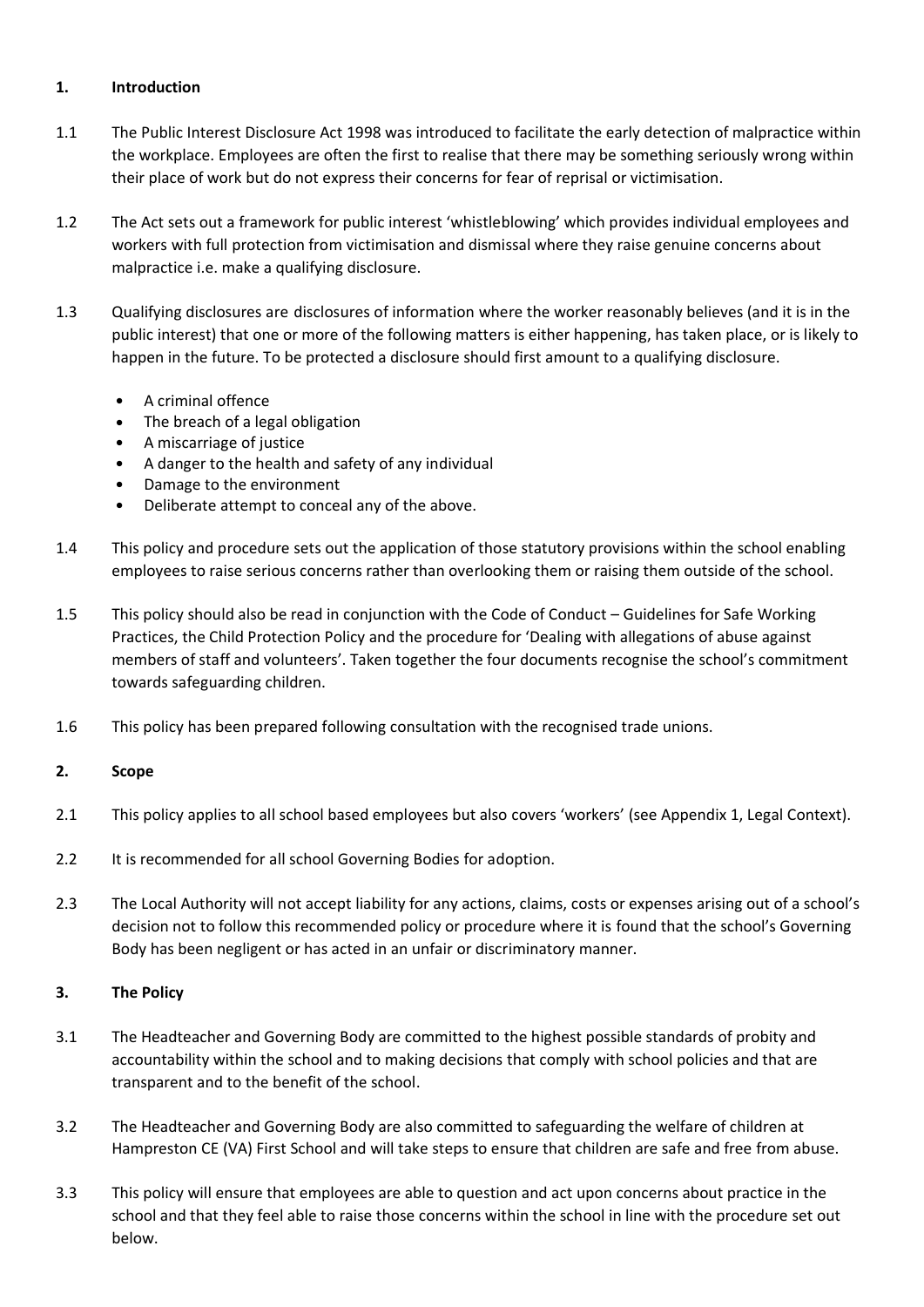- 3.4 This policy is intended to cover the disclosure of information which relates to suspected serious wrongdoing or dangers at work. Some examples where the whistleblower may be protected are set out below:
	- Criminal activity
	- Child protection and/or safeguarding concerns
	- Miscarriage of justice
	- Danger to health and safety
	- Damage to the environment
	- Failure to comply with any legal or professional obligation or regulatory requirements
	- Financial fraud or mismanagement
	- **Negligence**
	- Breach of the school's internal policies including the Code of Conduct
	- Conduct likely to damage the School's reputation
	- Unauthorised disclosure of confidential information
	- The deliberate concealment of any of the above
- 3.5 Where an employee raises a concern that does not meet the definition of whistleblowing, the employee will be told and advised to raise their concerns in line with the appropriate procedure.
- 3.6 Complaints about an individual's own contract of employment or personal situation are excluded from the Whistleblowing policy as a consequence of the ''public interest' requirement. Such complaints should be addressed using the appropriate school policy e.g. Grievance or Fairness and Dignity at Work.
- 3.7 The Governors will not tolerate any harassment or victimisation against members of staff who have raised concerns and will take appropriate action in order to protect employees who raise concerns in accordance with this policy and procedure.
- 3.8 The Governors will protect the school and its employees from frivolous, false or malicious expressions of concern, or concerns raised for personal gain, by taking disciplinary action where appropriate against any employee making such a complaint.

#### **4 The Procedure**

#### **4.1 How to raise a concern**

- 4.1.1 An employee should inform the Headteacher immediately if they have any serious concerns that they consider fall within the scope of this policy. This applies to all concerns and especially to concerns about child safety.
- 4.1.2 If the employee believes that the Headteacher or other senior staff at the school may be involved in the matter of concern, an approach may be made direct to Governors.
- 4.1.3 Concerns may be raised verbally but it is more effective if employees put their concerns in writing. Employees are encouraged to put their name to their allegation. Concerns expressed anonymously will be considered at the discretion of the Governors.
- 4.1.4 Any written concerns should set out:
	- The background and history of the concern (giving relevant names, dates and places where possible)
	- The reason why the employee is particularly concerned about the situation
	- Details of any other possible witnesses to the concern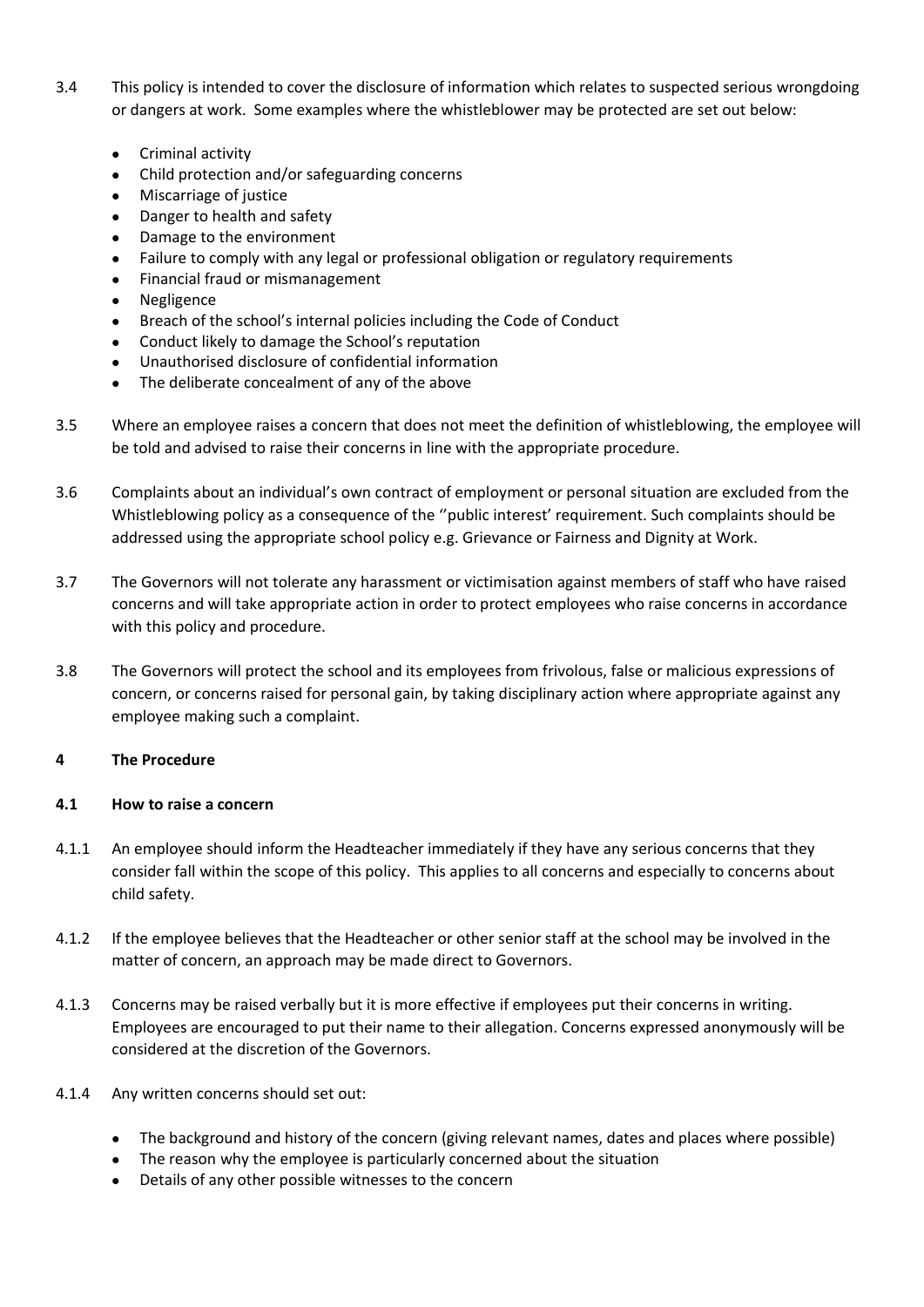- 4.1.5 Although an employee is not expected to prove, beyond doubt, the truth of an allegation, they will need to demonstrate to the person they contact that there are sufficient and reasonable grounds for their concern.
- 4.1.6 Employees are encouraged to contact their Trade Union representative for support and guidance on how to raise a concern.
- 4.1.7 Where a concern relates to possible criminal activity, employees can raise matters directly with the Police.

#### **4.2 How the School will respond**

- 4.2.1 The Headteacher or Governor who has been notified of a concern by a member of staff has a responsibility to ensure that the concern is fully considered and that appropriate action is taken. Advice can be sought initially from the Local Authority Employee Relations team.
- 4.2.2 To protect the employee and the school an initial investigation may be carried out to decide whether a full investigation is appropriate and, if so, which form it should take. This will normally be undertaken by the Headteacher unless the concerns raised are about him/her in which case it will be undertaken by the Chair of Governors. In some circumstances it may be appropriate for an investigation to be undertaken by a third party.
- 4.2.3 If an investigation is required, a decision will be made as to whether the matter will be addressed internally and by whom, be referred to the Police or to Internal Audit (now the South West Audit Partnership) or form the subject of an independent inquiry. In cases where the safety of a child may be at risk, it may be more appropriate to follow the Child Protection Policy or procedure for 'Dealing with Allegations of Abuse against Members of Staff and Volunteers' and to refer the concern to the Local Authority Designated Officer.
- 4.2.4 All initial enquires will be made on a sensitive and confidential basis to decide whether an investigation is appropriate and, if so, what form it should take. However, if a situation arises where a concern cannot be resolved without revealing the identity of an employee, this matter will be discussed further with the employee concerned before any further action is taken.
- 4.2.5 If any meeting is held in connection with the concerns raised by an employee, they are entitled to be accompanied by a work colleague or Trade Union representative. They can also request that this meeting is held away from their place of work.
- 4.2.6 If urgent action is required (e.g. suspension of another member of staff) this will be taken before any investigation is carried out. Alternatively, where immediate suspension is not deemed appropriate, the decision to suspend can be taken at any point during the investigation.
- 4.2.7 It should also be noted that some concerns may be resolved by agreed action without the need for a full investigation.
- 4.2.8 Within 10 working days of a concern being raised, the Headteacher or Governors will let the employee know in writing:
	- That the concern has been received
	- How they propose to deal with the matter
	- Give an estimate of how long it will take to provide a final response

If the decision is that no investigation is to take place, the reasons for this will be explained to the employee.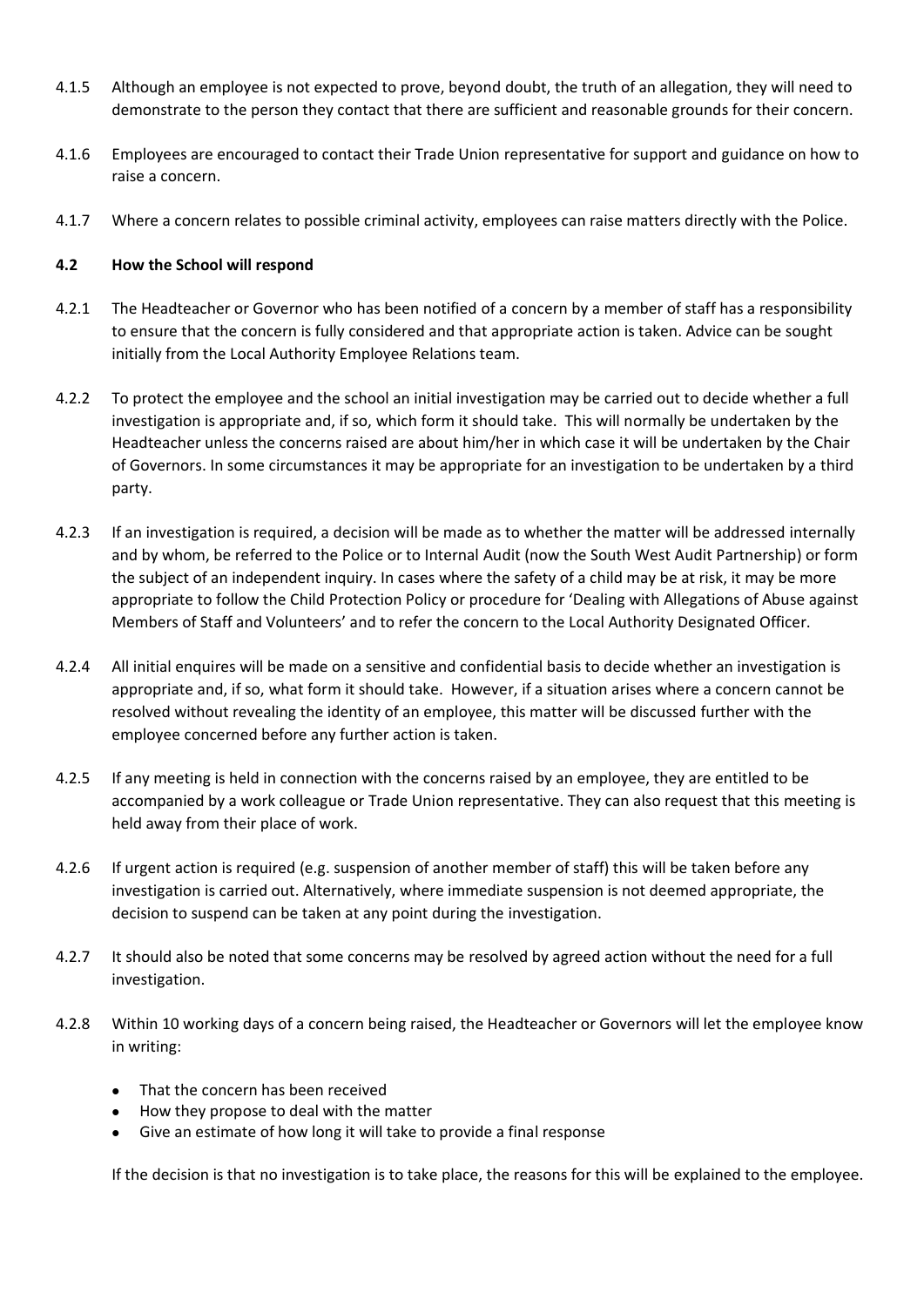- 4.2.9 Depending on the nature of the matters raised and the clarity of information provided, it may be necessary to ask the employee for further information relating to the concern.
- 4.2.10 The Governors will take steps to minimise any difficulties that the employee may experience as a result of raising a concern and take all reasonable action to support and protect them from, for example, victimisation.
- 4.2.11 The Governors recognise that the employee needs to be assured that the matter has been properly addressed. Subject to legal constraints they will be advised of ongoing progress and kept informed about the outcomes of any investigation and remedial action proposed.

#### **5. Taking the matter further**

- 5.1 It is expected that employees based in schools who have concerns will follow the internal routes available first.
- 5.2 If however, they are not satisfied with the action taken by the Governors or the Headteacher they can approach the Director for Children's Service within Dorset Council. The Director for Children's Services has the overall responsibility for education within the County. Where there are safeguarding concerns, an individual can contact the Local Authority Designated Officer who is responsible for dealing with allegations or concerns about people who work with children.
- 5.3 The Director for Children's Services has access to the Dorset Council Chief Financial Officer and the Monitoring Officer who are responsible for financial, legal and compliance within the Local Authority and ensuring that maintained schools operate delegated budgets within the scheme prescribed by the LA.
- 5.4 Where an employee follows this route for reporting concerns, the Director will need to consider what action to take and whether to contact the school's Governing Body. Every effort will be made to maintain the anonymity of the whistleblower but it may not be possible to do that. In circumstances where it would not be possible to do so, the employee will be told.
- 5.5 Where an investigation is required, a decision will be made as to whether the matter will be referred to the school for investigation, be referred to the police, be passed to an external auditor or form the subject of an independent inquiry. In cases where the welfare of a child may be at risk it may be more appropriate to follow the procedure for 'Dealing with Allegations of Abuse against Members of Staff and Volunteers' in conjunction with the Local Authority Designated Officer.

#### **6. Outcome**

- 6.1 Whilst the school or the Local Authority cannot always guarantee the outcome a particular member of staff is seeking, the school will try to deal with the concern fairly and in an appropriate way. Any member of staff raising a concern under the procedure will be kept informed of progress including, where appropriate, the final outcome. However, in certain circumstances, e.g. where disciplinary action under the school's Disciplinary Procedure has resulted from the concern, it may not be appropriate to provide specific details due to the confidentiality and sensitivity of such matters.
- 6.2 The law recognises that in some circumstances it may be appropriate for staff to report their concerns to an external body such as a regulator and it will be for the employee to decide whether to follow that route. It will very rarely, if ever, be appropriate to alert the media.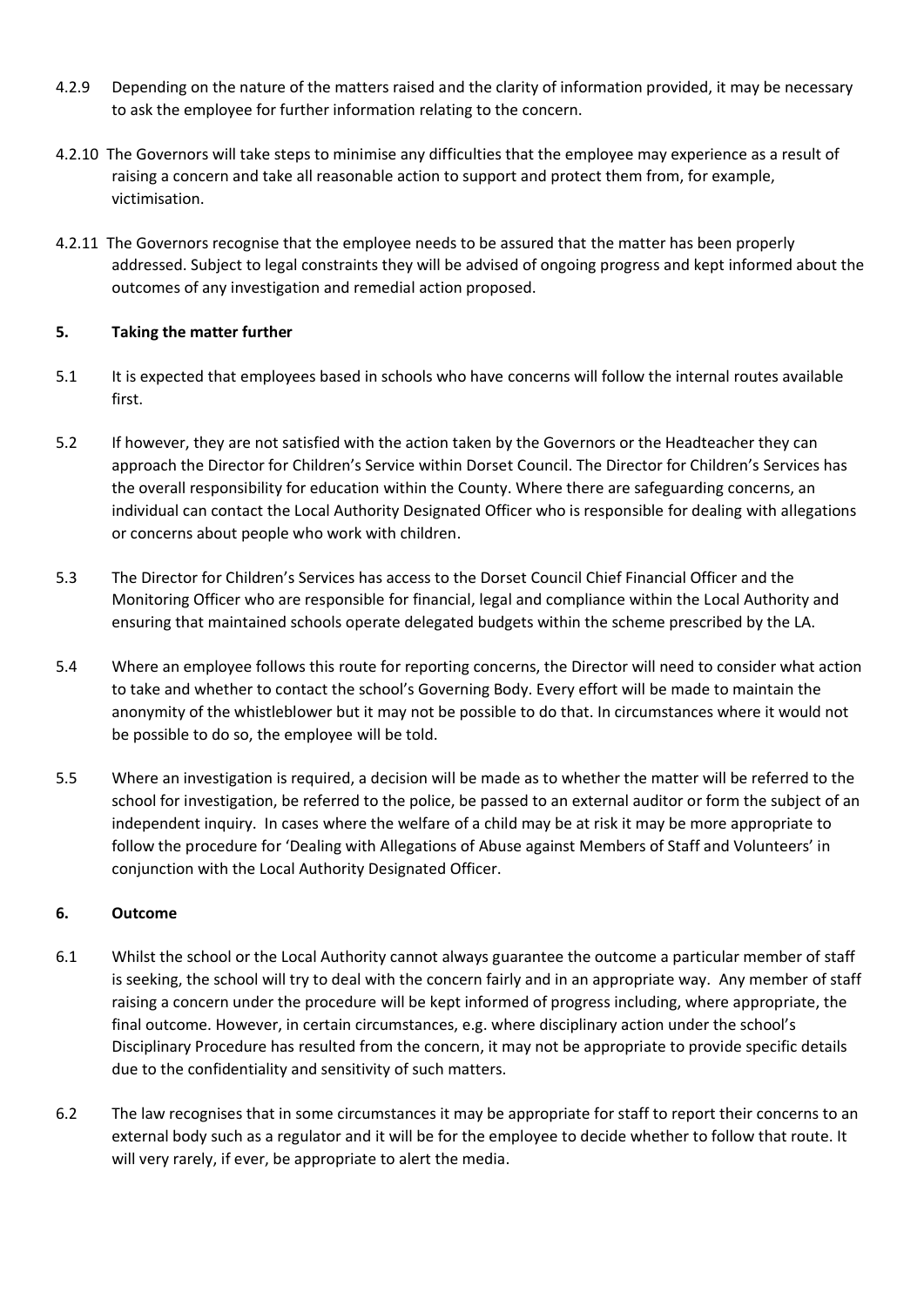#### **7 Safeguards**

#### **7.1 Harassment or Victimisation**

7.1 It is recognised that the decision to report a concern can be a difficult one to make. The Governors will not tolerate any harassment or victimisation (including informal pressures) and will take appropriate action in order to protect employees who raise a concern in good faith.

#### **7.2 Confidentiality**

- 7.2.1 As far as possible, the Governors will protect the identity of any employee who raises a concern and does not want their name to be disclosed. However, it must be appreciated that any investigation process may reveal the source of the information and a statement by the person reporting the concern may be required as evidence.
- 7.2.2 Employees may also be required to give evidence at a disciplinary hearing or to act as a witness at court.

#### **7.3 Anonymity**

- 7.3.1 Concerns expressed anonymously will be considered at the discretion of the Governors. In exercising this discretion, the factors to be taken into account include:
	- the likelihood of obtaining the necessary information;
	- the seriousness of the issues raised;
	- the specific nature of the complaint;
	- the credibility of the concern;
	- the school's best interests.
- 7.3.2 Employees also have to bear in mind that if they raise a complaint anonymously it may not be possible to provide a response/feedback.

#### **7.4 Support**

- 7.4.1 The member of staff against whom an allegation has been made will be kept informed of the progress of any investigation. Consideration will also be given to what other support may be appropriate for them.
- 7.4.2 If allegations are proved to be unfounded and/or no action is to be taken, consideration will be given as to what support may be appropriate for the member of staff.

#### **7.5 Monitoring and Review**

- 7.5.1 The Governors have a responsibility for registering the nature of all concerns raised and recording the outcome.
- 7.5.2 This policy and procedure will be kept under periodic review and any amendments will be subject to full consultation with trade union representatives.